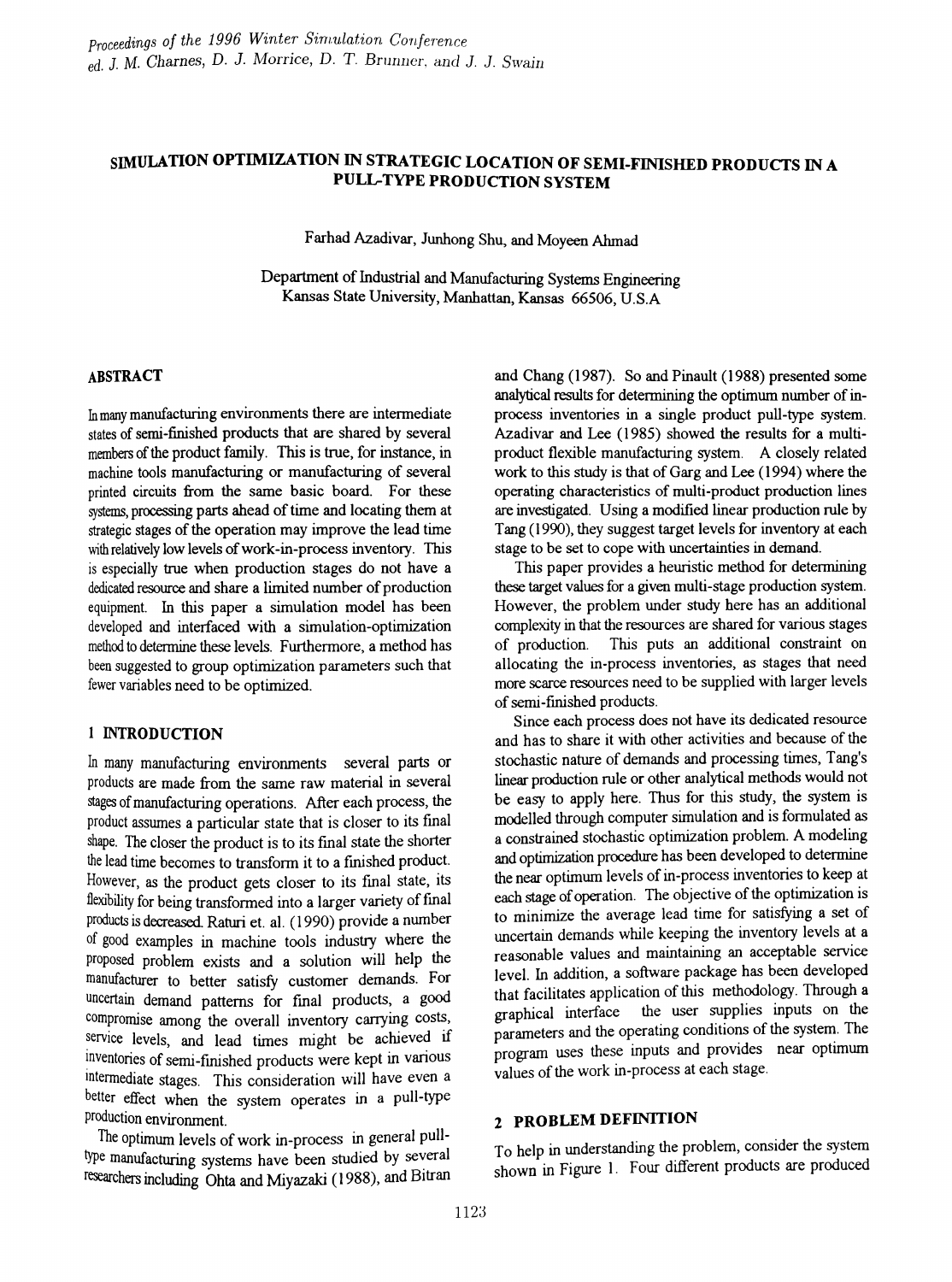from the same stock of bar through several operations utilizing four machines MC1) MC2) MC3) and MC4. In this figure) nodes represent the states of the product while arcs denote the processes of transforming a product from one state to another. Arcs are also marked by the manufactwing resource (e.g. machine) needed for the transformation. All processing times are random and are distributed according to given distributions. Orders for different products are also random and arrive at random intervals.



Figure 1: Production System for a Four Product Family

For the problem under study, it is assumed that the production period consists of just one cycle. The demand for products during this cycle is assumed to be uncertain with known probability distributions. It is also assumed that the lead time for obtaining the raw material is an order of magnitude larger than all due dates for orders. This means that if the plant runs out of raw material during a production cycle, there will not be enough time to order and receive the raw material in time and the corresponding orders will be lost. Thus all needed raw materials have to be ordered in advance. An example of this situation is that of a machine tool manufacturer ordering raw forgings for press brakes which would be customized for a variety of models. Further, it is asswned that the manufacturer orders as many sets of raw material as are sufficient to supply the expected value of the demand.

With these assumptions, the maximum service level, in terms of the fraction of the total demand that is satisfied can be achieved if all the stock is kept in the raw state at node 1. However, this may create long lead times because each order has to wait for the product to go through all stages of production. Alternatively, they can be processed ahead of time and kept at fmal states for each product. This will reduce the lead time to practically zero for orders that are satisfied, but some demands will go unsatisfied because raw materials needed are tied up in other products for which the demand did not turn out to be as expected. A solution between these extremes will result in a lead time in between while satisfying an acceptable portion of the demand.

#### **3 PROBLEM** FORMULATION

Before presenting the general formulation for the problem the following clarifications are in order:

1. Since the problem is considered in its general form with stochastic demand patterns and processing times, and the performance of the system is evaluated through computer simulation, the objective fimction and the constraints for this fonnulation are not available analytically. They can only be evaluated for a given set of decision variables and only through multiple runs of the simulation model.

2. The lead time has been defined as the average of the lead times for individual fmal products and is estimated for only those demands that are supplied. Thus, the demand for products that are not produced, due to lack of raw material, is asswned lost. This means neither the lead time nor the service level alone can be considered as the performance measure for the system. Otherwise, one could show a drastic reduction in the lead time by losing too many orders.

Based on these defmitions and asswnptions the problem in its general form can be stated as following:

Minimize 
$$
f(x_1, x_2, ..., x_n)
$$
  
\nS.T.  $g(x_1, x_2, ..., x_n) \ge b$ 

where,  $x_1, x_2, x_3, \ldots, x_n$  are the decision variables representing the levels of work-in-process inventory at different nodes,  $f$  is the average lead time for customers as a function of work-in-process inventories, g denotes the service level in terms of the fraction of the total demand that is satisfied, also as a function of the in-process inventories, and b is the minimum tolerable service level.

The lead time obtained from one simulation run is only one stochastic observation on the response of the system. This observation is noise corrupted and consists of the theoretical mean (expected value) and some random error. The expected value of this function can be optimized by optimizing the theoretical regression function of the response defined by:

$$
y(x_1, x_2, \ldots, x_n) = E[f(x_1, x_2, \ldots, x_n) \mid \forall x_i].
$$

Since this fimction is not known analytically, its values have to be estimated based on several observations made on its simulation model.

Service level is also a stochastic variable. This makes it mathematically incorrect to require the service level obtained from the simulation model, which is a random variable, to be compared to a constant value. A more correct way to deal with this constraint is for the decision-maker to specify a probability indicating the acceptable risk for violating a given constraint. If we denote the risk for violating the minimum tolerable service level as  $\alpha$ , the modified problem can be rewritten as follows: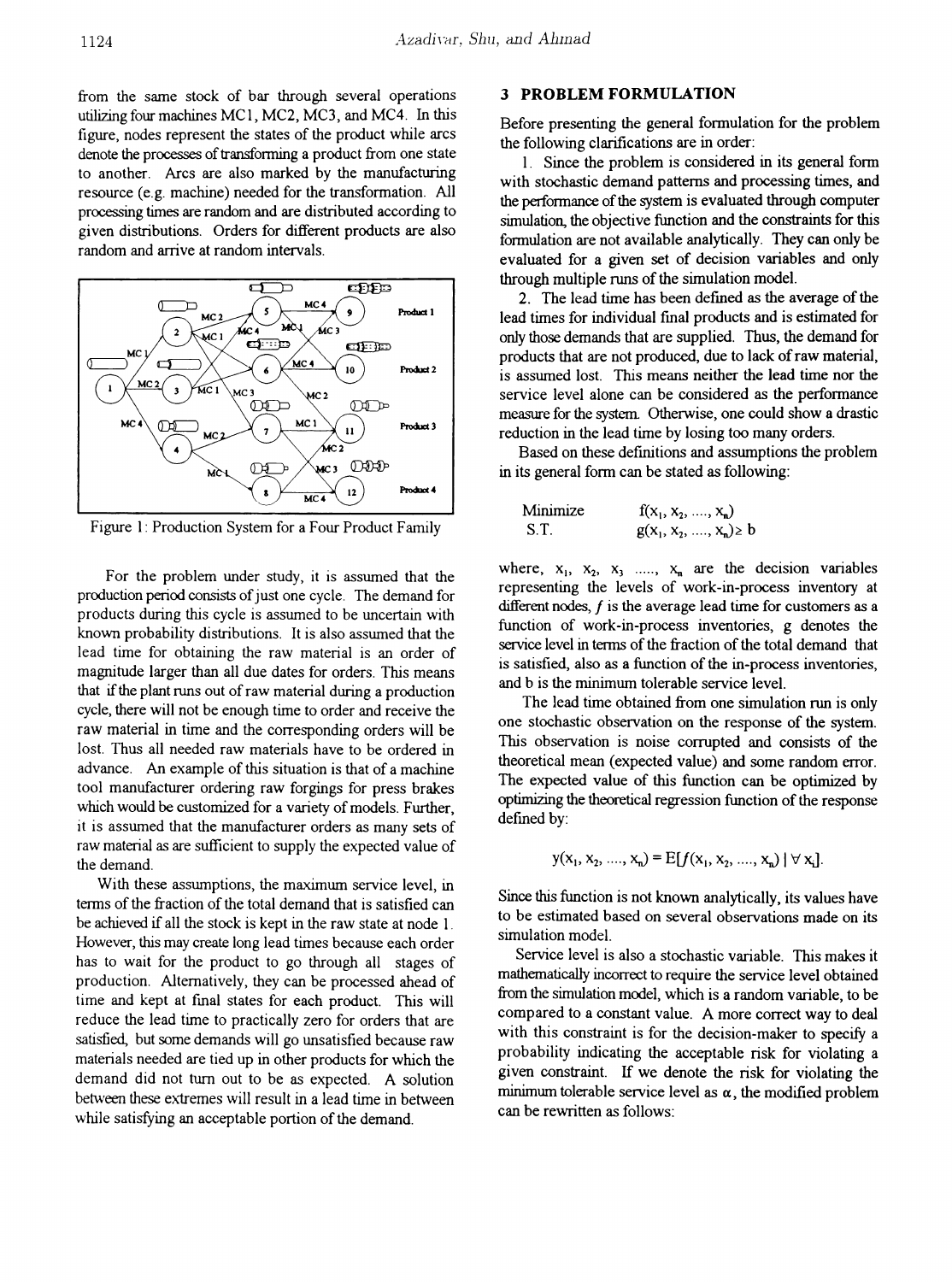#### 4 OPTIMIZATION METHODOLOGY

Azadivar (1992) provides an overview of the available simulations-optimization procedures. For this problem, SIMICOM algorithm developed by Azadivar and Lee (1986) has been employed. SIMICOM is developed for solving the optimization problems as defmed above and is based on Box's (1965) complex search method. It can be interfaced with any simulation model automatically to seek the optimum.

#### 4.1 Example 1

To apply and test the procedure, a simple system for production of three products, belonging to the same family, was considered. The network presentation of this system is given in Figure 2. The system is assumed to operate in a pull-type production environment. All products are manufactured in two stages and all the state changes are performed by two machines denoted by MC1 and MC2.



Figure 2: Three Product Production System for Example 1

Orders for the products can come in batches for any of the final nodes. If there are finished products waiting at these nodes, orders are met right away. However, if there is no product waiting, a set of orders is sent to one or more of the supplying nodes based on the workloads on the machines. A tally is kept on the work already assigned and not yet completed for each machine. For instance, if an order comes to node 5 (Figure 2), it can be either satisfied by semifinished products at node 2 using machine 2 through process 2-5 (arc 2 5) or by those at node 3 using machine 1 through process 3-5 (arc 3 5). Depending on the workloads on these two machines (time needed to process the products that are

waiting in the machine queue), the load will be assigned to the machine with the lighter load. Ties are broken arbitrarily.

This problem was solved for a case where orders arrive with interarrival times that are distributed normally with a mean of 30 and a standard deviation of 5 time periods. Each order consists of a batch of 10 that could be for products 1, 2, or 3 with probabilities of0.5, 0.35 and 0.15 respectively. The production cycle consists of 600 time units with an expected total demand of 200 units for the planning period. This will be the number of sets of raw material that will be ordered. The processing times were assumed to be all normal with parameters  $(4,1)$ ,  $(3,1)$ ,  $(5,2)$ ,  $(4,1)$ ,  $(4,1)$  and  $(3,1)$  time periods for processes 1-2, 1-3, 2-4, 2-5, 3-5, and 3-6 respectively. The minimum desirable service level was specified as 90%. The resulting work-in-process inventories are given below:

| Nodes |  |  |   |
|-------|--|--|---|
| WIP   |  |  | 6 |

This solution results in an average lead time of 38.07 time periods with an average service level of 93%. It took 44 evaluations of the simulation model to reach this solution.

Here, since there were only 6 variables involved, the solution could be obtained rather easily. However, in many situations, decisions should be made on a large number of work-in-process values where many stages are involved. In those situations, the simulation-optimization requires a large number of simulation evaluations which in some cases will demand an infeasible amount of computer time. Besides, this will put a heavier burden on the management in controlling a large number of decision variables.

One way to alleviate this problem is to group the nodes in a few groups according to a suitable set of criteria. Then, rather than solving the problem for the work-in-process for each individual node, it can be solved for the same amount assigned to each node of a given group. This could reduce the number of variables into a manageable size. The quality of the solution obtained in this way may, of course, be inferior to the one for individual nodes, but the optimization efforts will be reduced significantly.

The following section covers a discussion and analysis of some grouping criteria with a conclusion on the most suitable one for a given situation.

## 5 CRITERIA FOR GROUPING OF NODES

In searching for common characteristics for nodes for grouping pwposes, the following factors showed reasonable relevance.

#### 5.1 Stages of Production (A)

The nodes can be grouped according to stages of production. Stages are defmed according to the relative position of the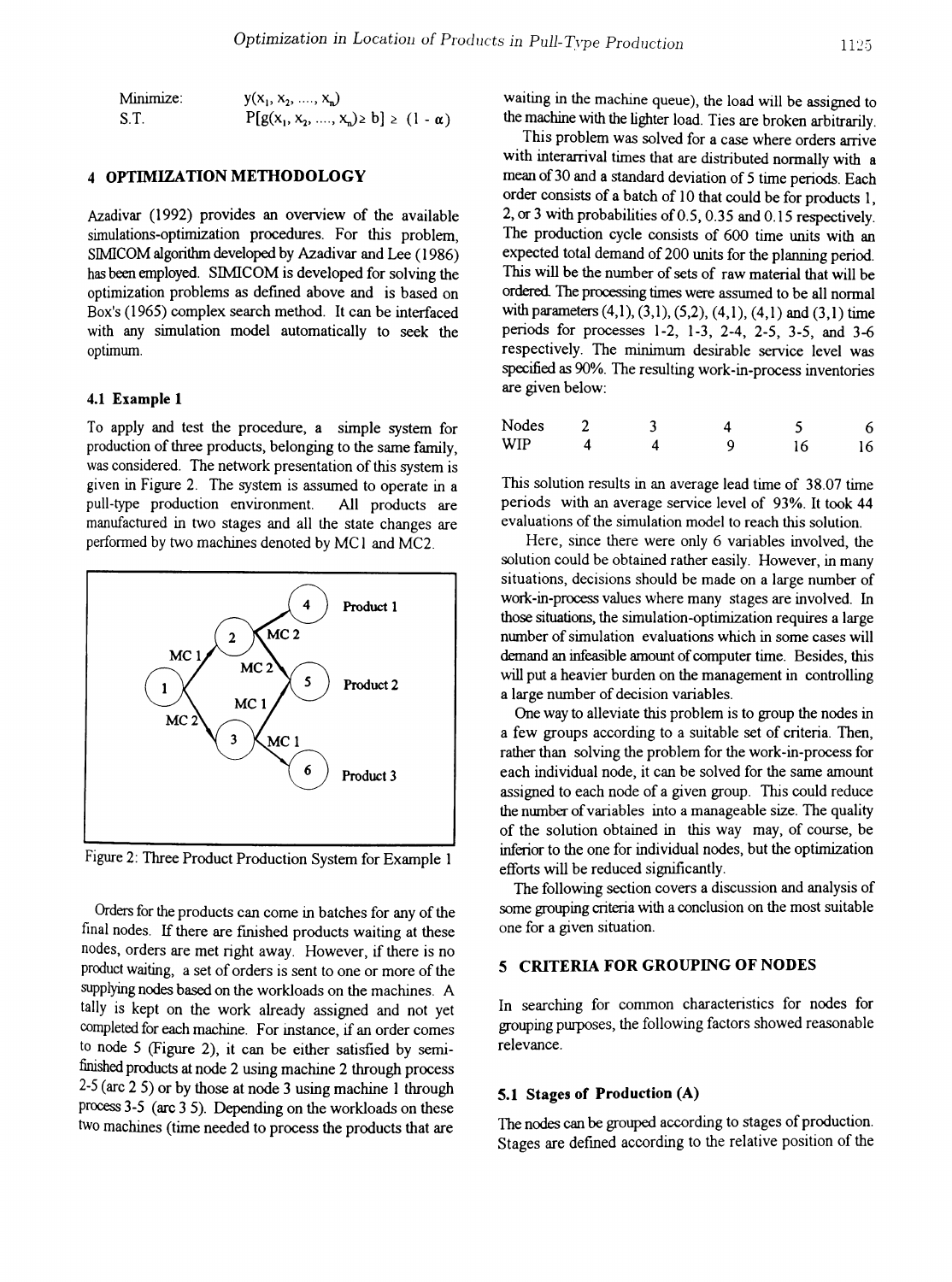nodes in the network. The initial raw material node is considered to be at the lowest stage (stage 1) and the final product nodes are considered to be at the highest stage. The nodes that follow stage 1 are at stage 2 and those following stage 2 nodes are denoted stage 3 and so on. To incorporate this factor in grouping the nodes each node is given a weight according to the stage it is at.

### 5.2 Flexibility of Nodes (B)

According to this criterion, the flexibility is defmed as the fraction of final products that can be reached from a node. Consider the network shown in Figure 3 . Let us assume that when an order arrives the probabilities that it will be for products 1,2,3 and 4 are O. 50, 0.25, 0.10, and 0.15 respectively. The fraction of the total expected demand for each of these products will be proportional to these probabilities. From node 9, only the demand for product 1 can be satisfied. The probability of an order being for product 1 is 50%. So, from node 9, 50% of the total demand can be satisfied. This gives node 9 a flexibility factor of 0.50. From node 6, we can satisfy any demand for products 1,2 or 3. The probability of an order being for products 1,2 or 3 is 0.85 (0.50+0.25+0.10). So, node 6 has a flexibility factor of .85. In this way all the nodes are assigned a flexibility factor. These factors for some of the nodes are shown in Figure 3.

#### 5.3 Combined Grouping Criteria (AB)

If nodes are grouped according to their flexibility, the optimization program will automatically allocate higher levels of inventory to the most flexible nodes. By keeping higher levels of inventory in the most flexible nodes, acceptable service levels will be maintained but satisfactory lead times may not be achieved. If nodes are grouped according to stages, the optimization program will automatically maintain higher levels of inventory in the final stages. By keeping high levels of inventory in the fmal stages, the optimization program can reduce lead time but that might not allow for meeting service level requirements. Since none of the two rules satisfy both lead time and service level criteria, a combination of these rules was also examined.

#### 6 SUITABLE GROUPING CRITERIA

As discussed before, grouping represents a tradeoff between the computational efficiency and the quality of the solution. By carefully selecting the suitable criterion for grouping, efficient designs can be achieved without sacrificing the quality of the solution significantly. To determine the suitable criteria for grouping, several experiments were perfonned.

The three criteria A, B, and AB for grouping were tested

on a set of 3-stage network problems possessing various specific characteristics. The characteristics that were considered are as follows.

### 6.1 Overall Flexibility of the Network

Here, the overall flexibility of a network is defined as the average flexibility of each node in the network. Figures 4 and 5 demonstrate two systems with high and low overall flexibilities, respectively. Two networks with average flexibility of approximately 40% and 70% were examined.

#### 6.2 Demand Patterns

Orders arrive at intervals distributed according to a distribution specified by the user. The probabilities for distributions of the orders among the products are also assigned by the user. If orders arrive with equal probabilities for all products we refer to the system as one with a uniform demand pattern. If probabilities for products are significantly different, the system is referred to as having nonuniform demand pattern. Two demand patterns; one with equal probability for each product and one with probabilities varying between 0.1 to 0.4 were considered.

#### 6.3 Batch Sizes

Orders for parts can come individually or in batches. For the experiments in this study two batch sizes of 6 and 9 were tested.

#### 6.4 Required Service Level

Two levels of 90% and 95% tolerable service levels were considered in conducting the experiments.

For each case, the inventory levels were determined using all the rules. The resulting lead time for each case was used as the measure of performance for comparison purposes. For each case, an analysis of variance was perfonned and using Fisher's Least Significant Difference (LSD) the significantly better (at 10% level) rule for each case was determined. The summary of conclusions from these experiments is as follows:

1) Rule B, grouping nodes according to their flexibility, performed well in all cases where the tolerable service level was at the lower level.

2) Rule B performed equally well for relatively high service level requirements for uniform demand patterns.

3) Rule B was also quite consistent when the network was highly flexible and demand patterns were uniform.

4) For high service level requirements and non-uniform demand patterns, Rule AB, grouping according to a combination of stage weight and flexibility, performed more consistently.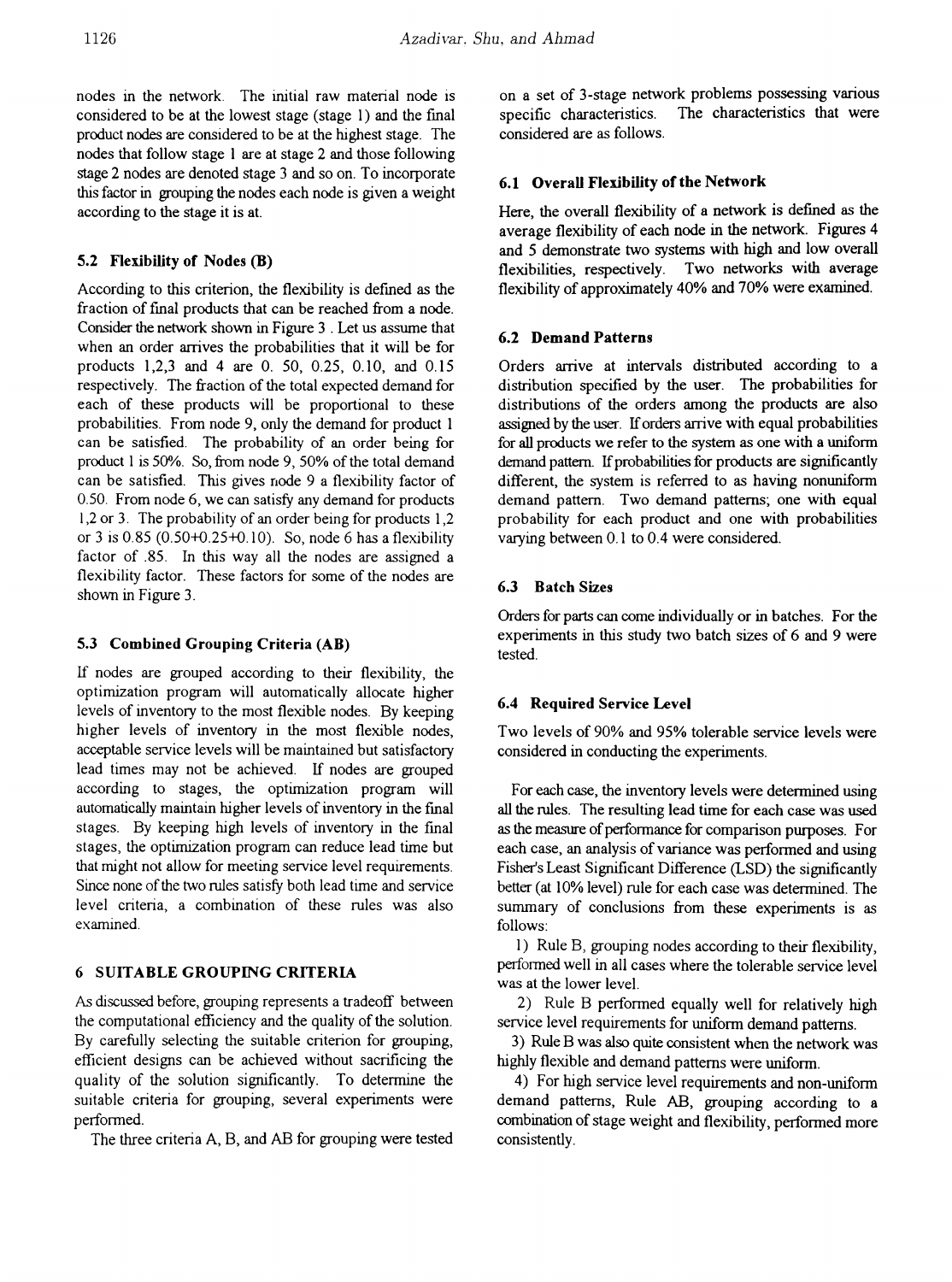

Figure 3: Assigning Flexibility Factors to Nodes



Figure 4: An Example of a High Flexibility Network Figure 5: An Example of a Low Flexibility Network